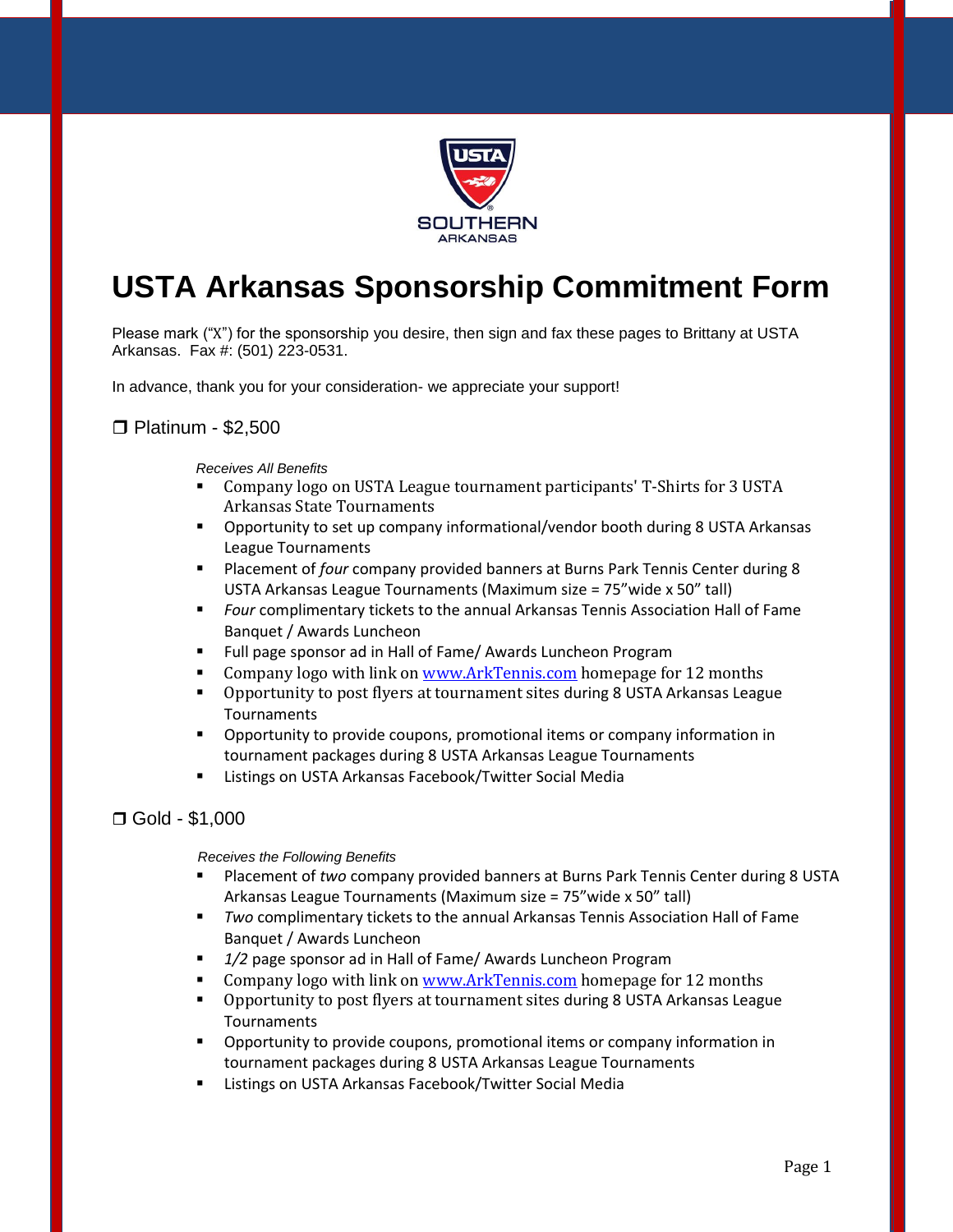## □ Silver - \$500

 *Receives the Following Benefits*

- *One* complimentary ticket to the annual Arkansas Tennis Association Hall of Fame Banquet / Awards Luncheon
- 1/4 page sponsor ad in Hall of Fame Program
- Company logo with link on [www.ArkTennis.com](http://www.arktennis.com/) homepage for 12 months
- **•** Opportunity to post flyers at tournament sites during 8 USTA Arkansas League Tournaments
- **•** Opportunity to provide coupons, promotional items or company information in tournament packages during 8 USTA Arkansas League Tournaments
- **E** Listings on USTA Arkansas Facebook/Twitter Social Media

### Bronze - \$250

 *Receives the Following Benefits*

- Opportunity to post flyers at tournament sites during 8 USTA Arkansas League Tournaments
- **•** Opportunity to provide coupons, promotional items or company information in tournament packages during 8 USTA Arkansas League Tournaments
- Listings on USTA Arkansas Facebook/Twitter Social Media

| <b>Company Name:</b> |              |                |                                                    |                                                                                                                                                                                                                                |
|----------------------|--------------|----------------|----------------------------------------------------|--------------------------------------------------------------------------------------------------------------------------------------------------------------------------------------------------------------------------------|
|                      |              |                | (Exactly how it should be listed in all publicity) |                                                                                                                                                                                                                                |
|                      |              |                |                                                    |                                                                                                                                                                                                                                |
|                      |              |                |                                                    |                                                                                                                                                                                                                                |
|                      |              |                |                                                    |                                                                                                                                                                                                                                |
|                      |              |                |                                                    | Date: the contract of the contract of the contract of the contract of the contract of the contract of the contract of the contract of the contract of the contract of the contract of the contract of the contract of the cont |
|                      | $D$ Platinum | $\square$ Gold | $\square$ Silver                                   | $\Box$ Bronze                                                                                                                                                                                                                  |

**Note: Payment is due at this time. The sponsorship is good for 1 year from the date signed above.**

**USTA Arkansas 2024 Arkansas Valley Drive, #302 Little Rock, AR 72212**